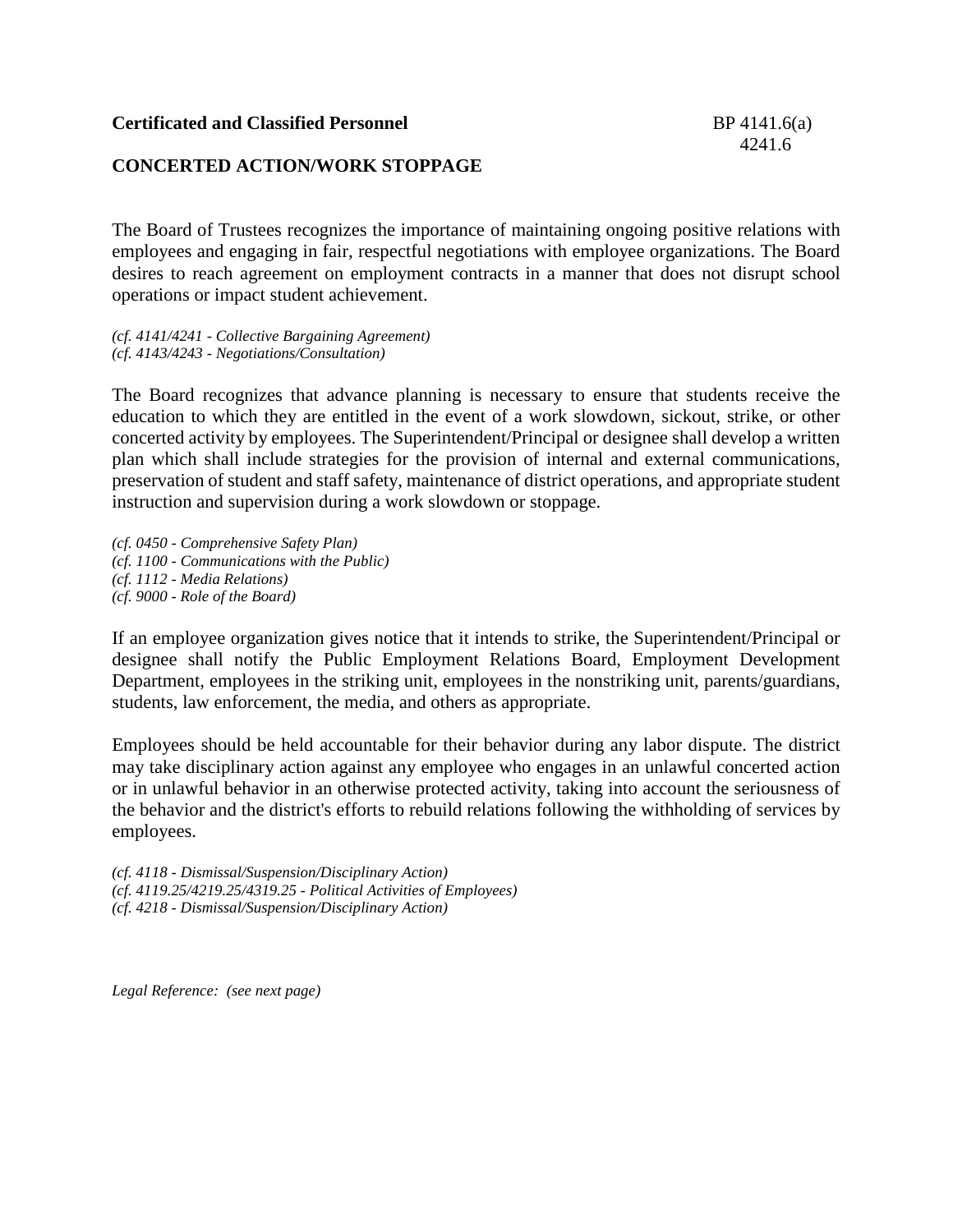*Legal Reference:*

*EDUCATION CODE 35204 Contract with attorney in private practice 35205 Contract for legal services 37200-37202 Instructional days GOVERNMENT CODE 3540-3549.3 Educational Employment Relations Act, especially: 3543.5-3543.6 Unfair labor practices 3548-3548.8 Impasse procedures INSURANCE CODE 10116 Employee continuation of insurance coverage UNITED STATES CODE, TITLE 29 1161-1169 Continuation coverage and additional standards for group health plan PUBLIC EMPLOYMENT RELATIONS BOARD DECISIONS Fresno Unified School District, 1982, PERB Dec. No. 208, 6 PERC 13110 Konocti Unified School District, 1982, PERB Dec. No. 217, 6 PERC 13152*

*Management Resources:*

*WEB SITES CSBA: http://www.csba.org Public Employment Relations Board: http://www.perb.ca.gov State Mediation and Conciliation Service (SMCS): http://www.dir.ca.gov/csmcs/smcs.html*

Policy **CUDDEBACK UNION ELEMENTARY SCHOOL DISTRICT** adopted: December 11, 2019 Carlotta, California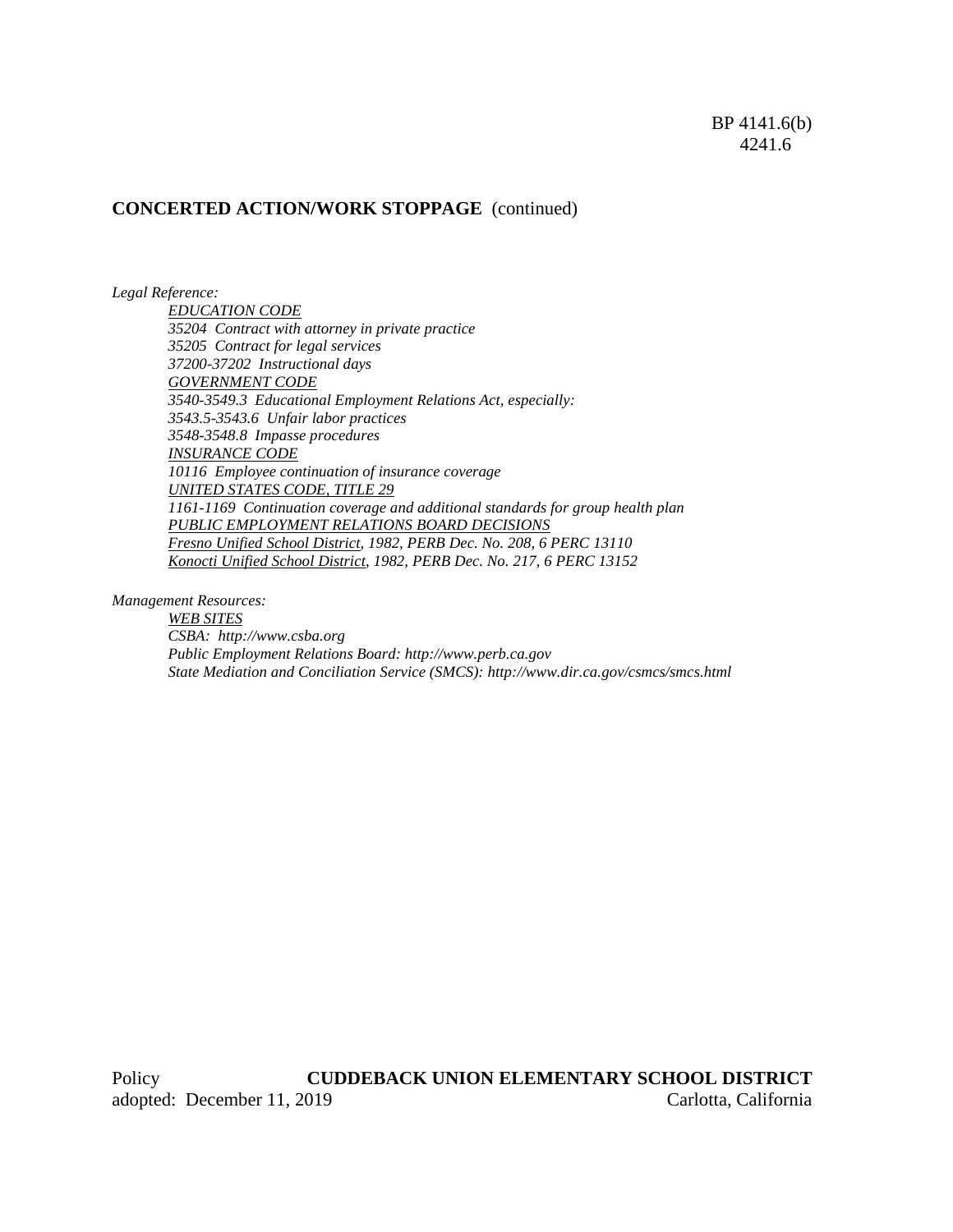# **Certificated and Classified Personnel AR 4141.6(a)**

# **CONCERTED ACTION/WORK STOPPAGE**

## **Maintenance of District Operations**

At the discretion of the Superintendent/Principal or designee, employees reporting for duty may be temporarily assigned to other duties. In addition, the Superintendent/Principal or designee may hire qualified substitute and/or temporary employees as needed to maintain district operations and shall recommend to the Board of Trustees an appropriate rate of pay for such employees for the period of the work stoppage.

*(cf. 4113 - Assignment) (cf. 4121 - Temporary/Substitute Personnel)*

Days of instruction lost due to a work stoppage may be made up following the end of the normal school year.

*(cf. 6111 - School Calendar)*

### **Strike Plan**

The Superintendent/Principal or designee may establish a committee to develop a plan in the event of a work stoppage. This committee may include district staff, legal counsel, the district's negotiator and parents/guardians.

The strike plan shall address, at a minimum, the following elements:

- 1. Roles and responsibilities during a work stoppage, including roles of the Board, Superintendent, legal counsel, certificated or classified staff when they are not participating in the strike, substitutes and other employees
- 2. Criteria for keeping the school open during a work stoppage including potential costs, availability of qualified substitutes or other staffing, the ability to maintain the quality of the educational program and other essential services, and the ability to ensure the safety of students and staff
- 3. Maintenance of the educational program, including availability of lesson plans and instructional materials, alternatives for handling special education and other programs as appropriate
- 4. Internal communications among district staff and the Board during a work stoppage
- 5. Plans for obtaining, paying and communicating with temporary or substitute employees
- 6. Status of district-paid benefits, including health care, insurance, vacation and sick leave benefits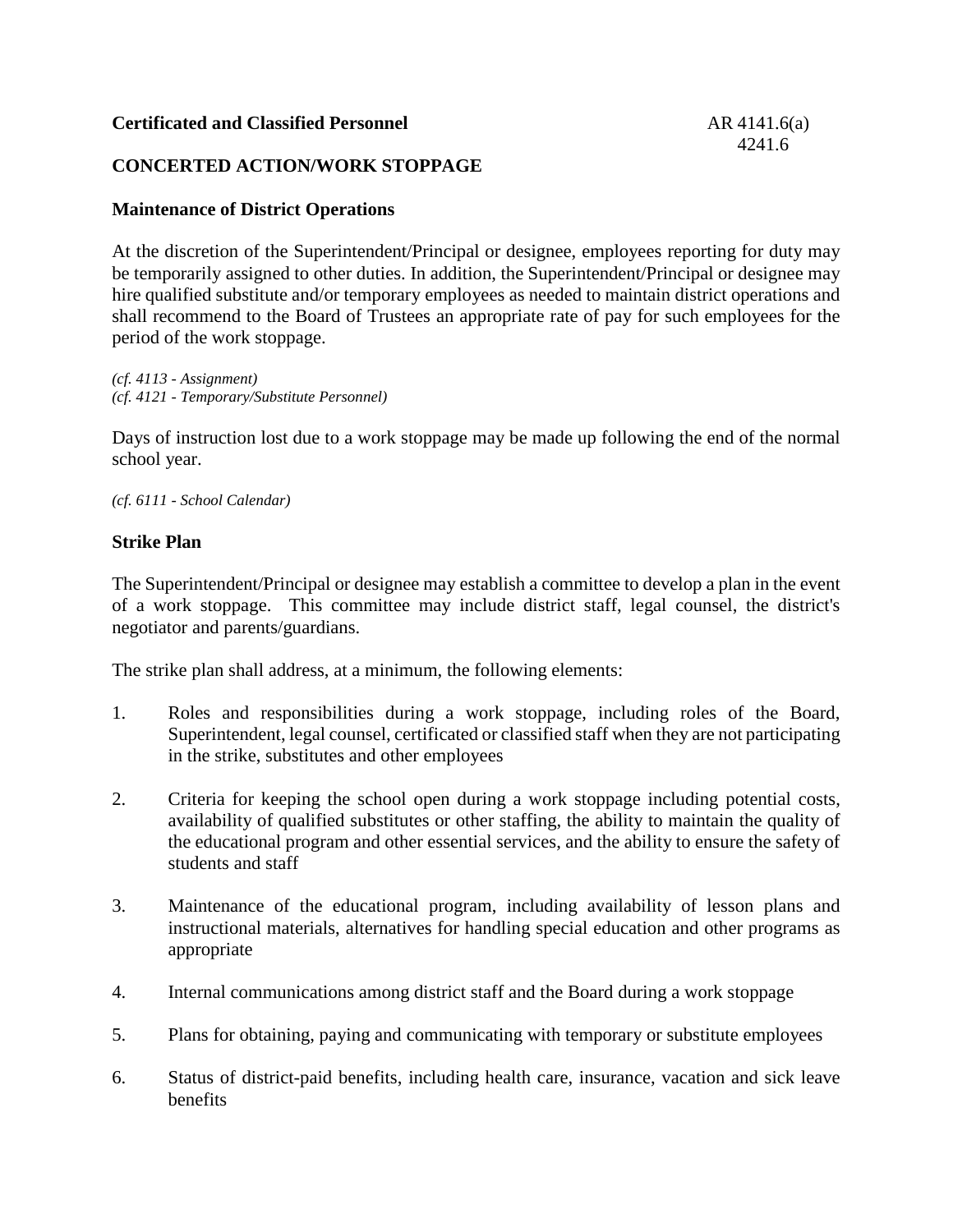*(cf. 4154/4254/4354 - Health and Welfare Benefits) (cf. 4161.1/4361.1 - Personal Illness/Injury Leave) (cf. 4161.2/4261.2/4361.2 - Personal Leaves) (cf. 4261.1 - Personal Illness/Injury Leave)*

7. Communications with parents/guardians, the media, business partners, public officials and other community members that identify key messages, strategies and district spokespersons

*(cf. 1100 - Communications with the Public) (cf. 1112 - Media Relations) (cf. 4143.1/4243.1 - Public Notice - Personnel Negotiations)*

- 8. Equipment and supply needs
- 9. Desirability and feasibility of conducting extracurricular activities during a work stoppage including an analysis of the number of events and activities that would be affected, the availability of staffing, the degree of student and/or community participation and the ability to provide adequate security at events
- *(cf. 6145 - Extracurricular and Cocurricular Activities)*
- 10. Contingency plans for transportation
- *(cf. 3541 - Transportation Routes and Services)*
- 11. Contingency plans for the provision of food services
- *(cf. 3550 - Food Service/Child Nutrition Program)*
- 12. Identification of outside resources who may be called upon to help with school operations
- 13. Coordination with law enforcement and other agencies

*(cf. 1020 - Youth Services) (cf. 1400 - Relations Between Other Governmental Agencies and the Schools) (cf. 1700 - Relations Between Private Industry and the Schools)*

14. Appropriate safeguards for the safety of students, working employees, substitutes, volunteers, parent/guardians and Board members

*(cf. 0450 - Comprehensive Safety Plan)*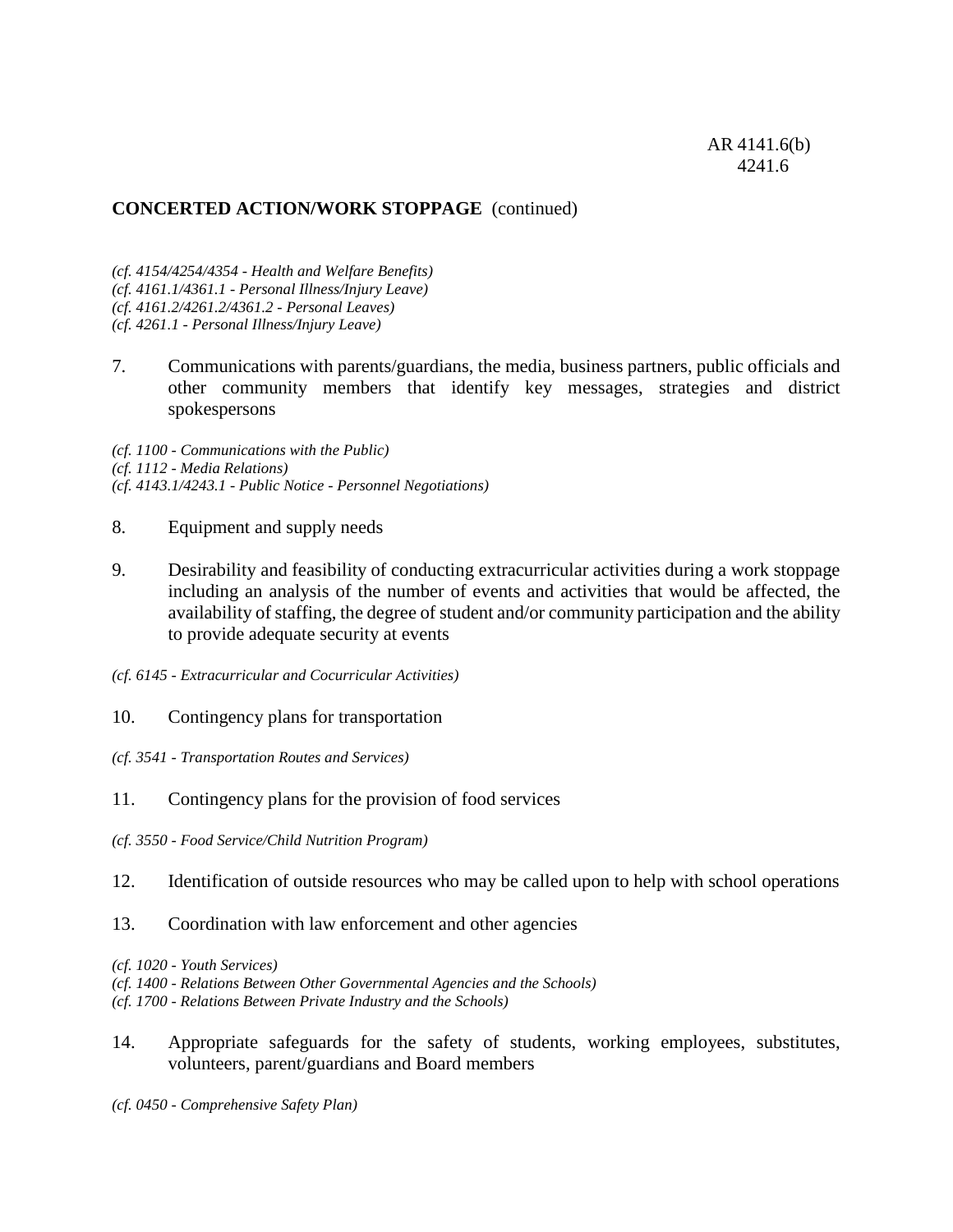- 15. Provisions for safe, effective board meetings
- 16. Cost estimates for the various strategies to be implemented during a work stoppage
- 17. Legal remedies available to enjoin the work stoppage if possible or to file unfair labor practice charges against the employee organization
- 18. Continuation of negotiations during a work stoppage

#### *(cf. 4143/4243 - Negotiations/Consultation)*

19. Plans for resuming normal district operations, rebuilding relations and disciplining employees if necessary after the work stoppage

#### **Activities of Employees**

The district shall not impose or threaten to impose reprisals, discriminate or threaten to discriminate, or otherwise interfere with, restrain or coerce employees for the exercise of their rights. (Government Code 3543.5-3543.6)

Employees engaging in a work stoppage shall not prevent access to school facilities by other employees, substitutes or students; use or threaten physical violence or bodily injury; trespass; distribute malicious or defamatory leaflets or materials; or otherwise coerce or intimidate individuals in the conduct of school business.

During an actual or threatened work stoppage, an employee shall not retain in his/her possession any district property, including but not limited to student attendance and grading records, lesson plans, keys, equipment and supplies.

#### *(cf. 3512 - Equipment)*

Employees shall not use students to distribute messages that promote or explain the position of any employee organization that is contemplating or engaged in a work stoppage. In addition, employees shall not use classroom or other duty time to promote an employee organization's position in negotiations or in a work stoppage.

When students raise questions related to a work stoppage, teachers shall approach the subject in accordance with the district's policy on controversial issues and shall not allow such discussions to interfere with their regular teaching responsibilities.

*(cf. 6144 - Controversial Issues)*